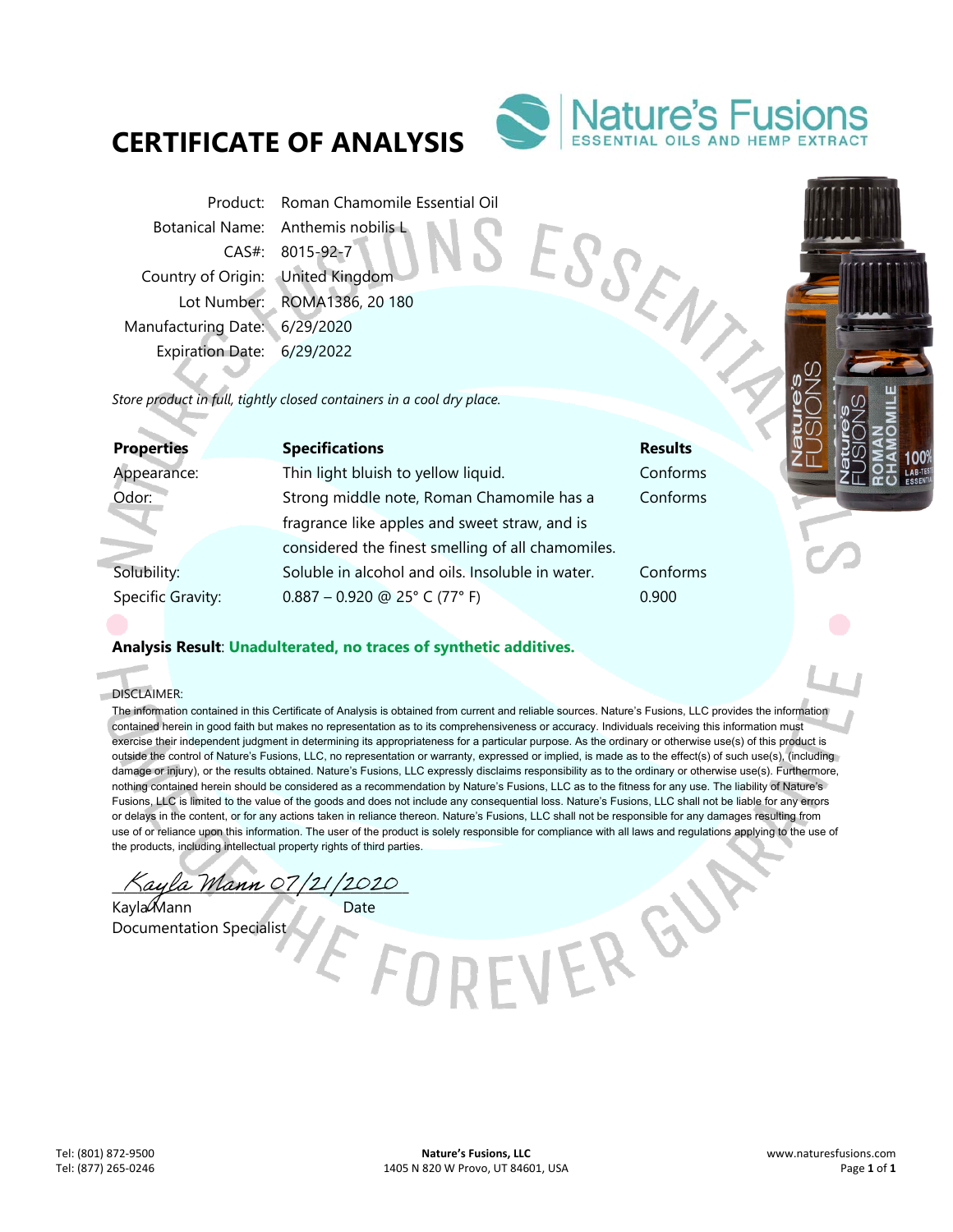# **CERTIFICATE OF ANALYSIS**



ESSENT

Product: Roman Chamomile Essential Oil Botanical Name: Anthemis nobilis L Country of Origin: United Kingdom Manufacturing Date: 12/10/2019 Expiration Date: 12/10/2021

CAS#: 8015-92-7 Lot Number: ROMA1386, 19 344

*Store product in full, tightly closed containers in a cool dry place.* 

| <b>Properties</b> | <b>Specifications</b>                             | <b>Results</b> |
|-------------------|---------------------------------------------------|----------------|
| Appearance:       | Thin light bluish to yellow liquid.               | Conforms       |
| Odor:             | Strong middle note, Roman Chamomile has a         | Conforms       |
|                   | fragrance like apples and sweet straw, and is     |                |
|                   | considered the finest smelling of all chamomiles. |                |
| Solubility:       | Soluble in alcohol and oils. Insoluble in water.  | Conforms       |
| Specific Gravity: | $0.887 - 0.920$ @ 25° C (77° F)                   | 0.901          |
|                   |                                                   |                |

## **Analysis Result**: **Unadulterated, no traces of synthetic additives.**

DISCLAIMER:

× d.

> The information contained in this Certificate of Analysis is obtained from current and reliable sources. Nature's Fusions, LLC provides the information contained herein in good faith but makes no representation as to its comprehensiveness or accuracy. Individuals receiving this information must exercise their independent judgment in determining its appropriateness for a particular purpose. As the ordinary or otherwise use(s) of this product is outside the control of Nature's Fusions, LLC, no representation or warranty, expressed or implied, is made as to the effect(s) of such use(s), (including damage or injury), or the results obtained. Nature's Fusions, LLC expressly disclaims responsibility as to the ordinary or otherwise use(s). Furthermore, nothing contained herein should be considered as a recommendation by Nature's Fusions, LLC as to the fitness for any use. The liability of Nature's Fusions, LLC is limited to the value of the goods and does not include any consequential loss. Nature's Fusions, LLC shall not be liable for any errors or delays in the content, or for any actions taken in reliance thereon. Nature's Fusions, LLC shall not be responsible for any damages resulting from use of or reliance upon this information. The user of the product is solely responsible for compliance with all laws and regulations applying to the use of the products, including intellectual property rights of third parties.

> > EVER GY

ayla Mann 4/13/2020

Kayla Mann Date Documentation Specialist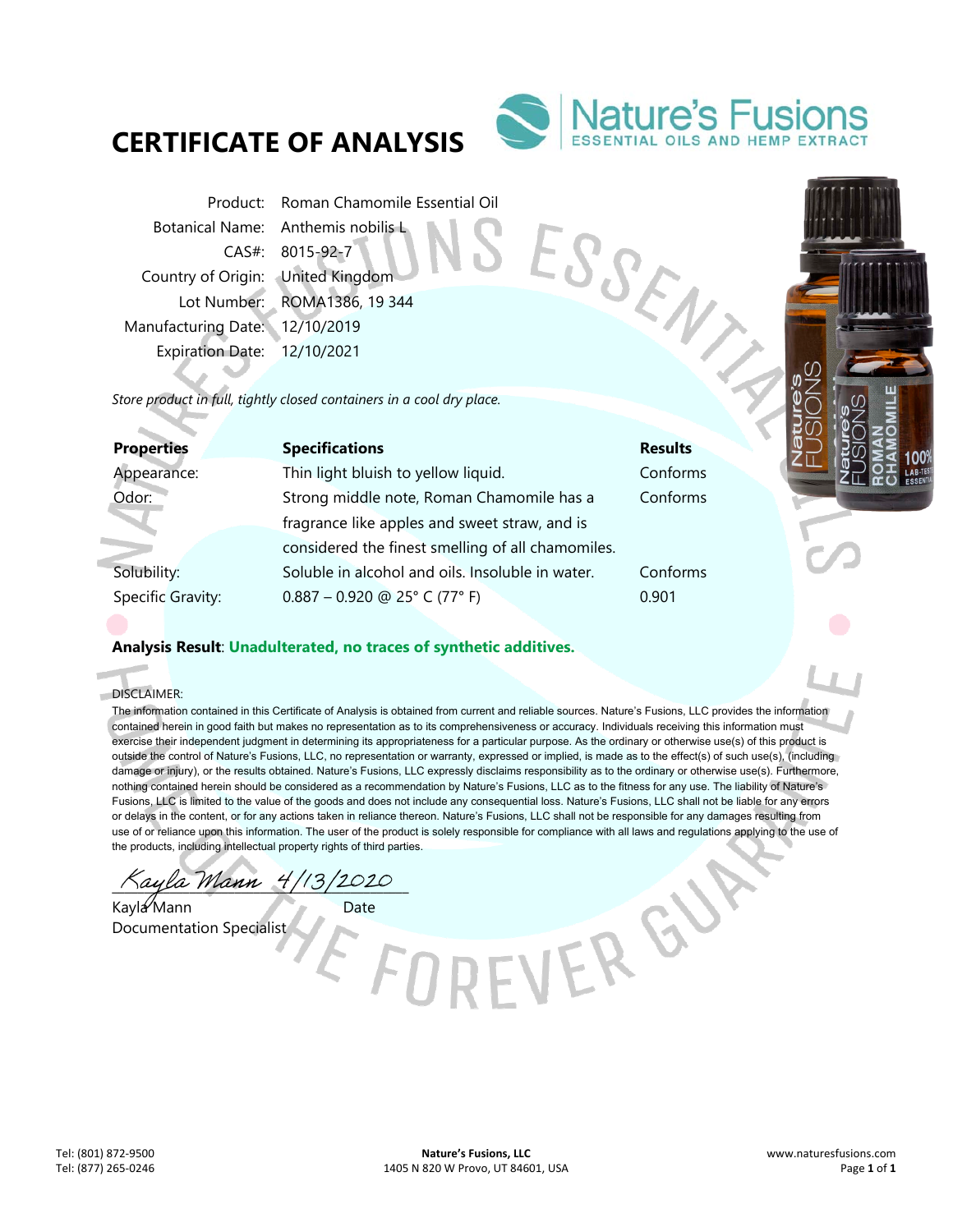



|                                   | Product: Roman Chamomile Essential Oil |
|-----------------------------------|----------------------------------------|
|                                   | Botanical Name: Anthemis nobilis L     |
|                                   | $CAS#$ : 8015-92-7                     |
| Country of Origin: United Kingdom |                                        |
|                                   | Lot Number: ROMA1131 19217             |
| Manufacturing Date: 8/5/2019      |                                        |
| Expiration Date: 8/5/2021         |                                        |

*Store product in full, tightly closed containers in a cool dry place.* 

| <b>Properties</b> | <b>Specifications</b>                             | <b>Results</b> |
|-------------------|---------------------------------------------------|----------------|
| Appearance:       | Thin light bluish to yellow liquid.               | Conforms       |
| Odor:             | Strong middle note, Roman Chamomile has a         | Conforms       |
|                   | fragrance like apples and sweet straw, and is     |                |
|                   | considered the finest smelling of all chamomiles. |                |
| Solubility:       | Soluble in alcohol and oils. Insoluble in water.  | Conforms       |
| Specific Gravity: | $0.887 - 0.920$ @ 25° C (77° F)                   | 0.901          |

## **Analysis Result**: **Unadulterated, no traces of synthetic additives.**

#### DISCLAIMER:

The information contained in this Certificate of Analysis is obtained from current and reliable sources. Nature's Fusions, LLC provides the information contained herein in good faith but makes no representation as to its comprehensiveness or accuracy. Individuals receiving this information must exercise their independent judgment in determining its appropriateness for a particular purpose. As the ordinary or otherwise use(s) of this product is outside the control of Nature's Fusions, LLC, no representation or warranty, expressed or implied, is made as to the effect(s) of such use(s), (including damage or injury), or the results obtained. Nature's Fusions, LLC expressly disclaims responsibility as to the ordinary or otherwise use(s). Furthermore, nothing contained herein should be considered as a recommendation by Nature's Fusions, LLC as to the fitness for any use. The liability of Nature's Fusions, LLC is limited to the value of the goods and does not include any consequential loss. Nature's Fusions, LLC shall not be liable for any errors or delays in the content, or for any actions taken in reliance thereon. Nature's Fusions, LLC shall not be responsible for any damages resulting from use of or reliance upon this information. The user of the product is solely responsible for compliance with all laws and regulations applying to the use of the products, including intellectual property rights of third parties.

 $\land$ ayla Mann (2/18/2019)

Kayla Mann Date Documentation Specialist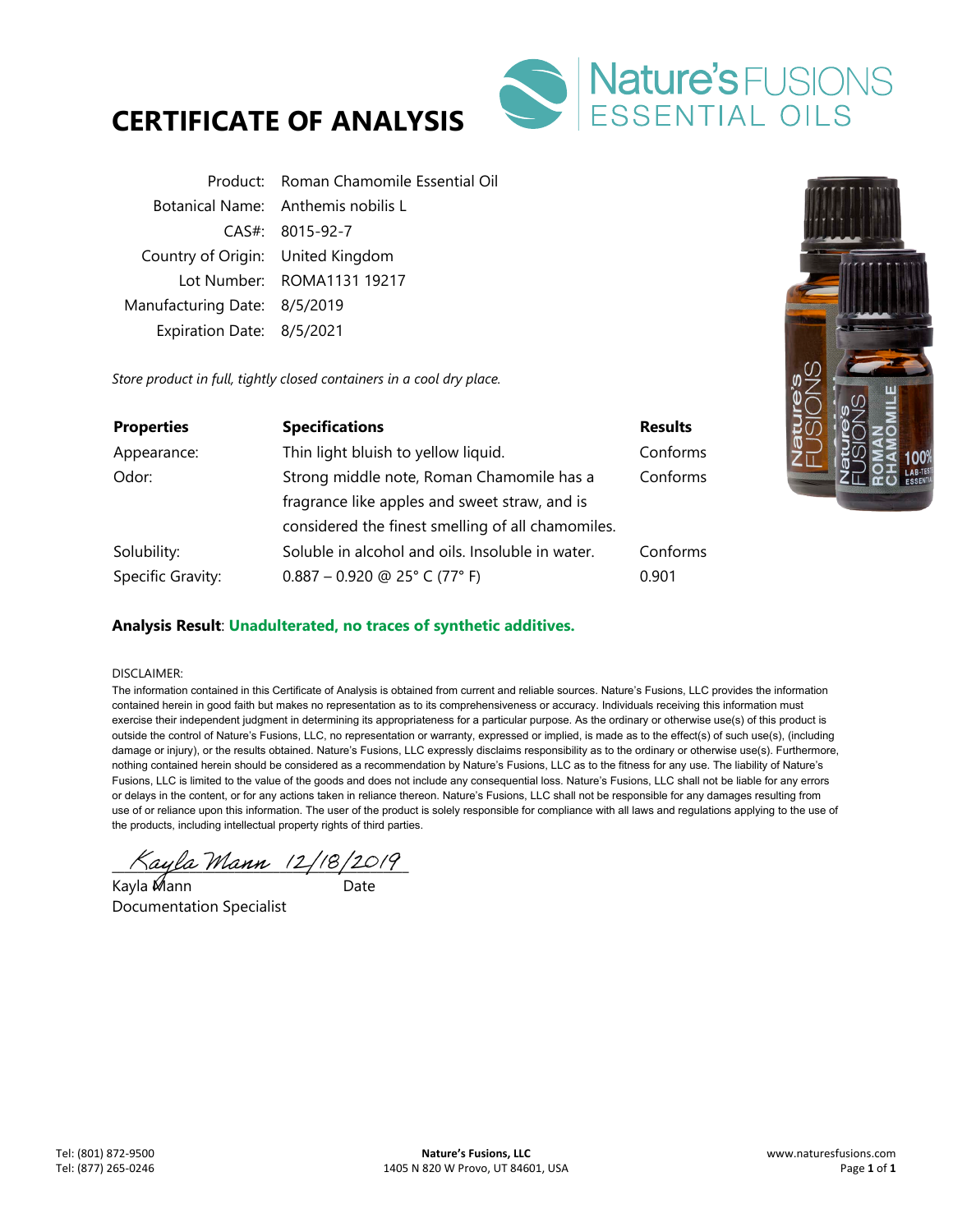# **CERTIFICATE OF ANALYSIS**



ESSENT

Product: Roman Chamomile Essential Oil Botanical Name: Anthemis nobilis L CAS#: 8015-92-7 Country of Origin: United Kingdom Manufacturing Date: 8/1/2019 Expiration Date: 8/1/2021

Lot Number: ROMA1131, 19 213

*Store product in full, tightly closed containers in a cool dry place.* 

| <b>Properties</b> | <b>Specifications</b>                             | <b>Results</b> |
|-------------------|---------------------------------------------------|----------------|
| Appearance:       | Thin light bluish to yellow liquid.               | Conforms       |
| Odor:             | Strong middle note, Roman Chamomile has a         | Conforms       |
|                   | fragrance like apples and sweet straw, and is     |                |
|                   | considered the finest smelling of all chamomiles. |                |
| Solubility:       | Soluble in alcohol and oils. Insoluble in water.  | Conforms       |
| Specific Gravity: | $0.887 - 0.920$ @ 25° C (77° F)                   | 0.901          |
|                   |                                                   |                |

## **Analysis Result**: **Unadulterated, no traces of synthetic additives.**

DISCLAIMER:

Î. d.

> The information contained in this Certificate of Analysis is obtained from current and reliable sources. Nature's Fusions, LLC provides the information contained herein in good faith but makes no representation as to its comprehensiveness or accuracy. Individuals receiving this information must exercise their independent judgment in determining its appropriateness for a particular purpose. As the ordinary or otherwise use(s) of this product is outside the control of Nature's Fusions, LLC, no representation or warranty, expressed or implied, is made as to the effect(s) of such use(s), (including damage or injury), or the results obtained. Nature's Fusions, LLC expressly disclaims responsibility as to the ordinary or otherwise use(s). Furthermore, nothing contained herein should be considered as a recommendation by Nature's Fusions, LLC as to the fitness for any use. The liability of Nature's Fusions, LLC is limited to the value of the goods and does not include any consequential loss. Nature's Fusions, LLC shall not be liable for any errors or delays in the content, or for any actions taken in reliance thereon. Nature's Fusions, LLC shall not be responsible for any damages resulting from use of or reliance upon this information. The user of the product is solely responsible for compliance with all laws and regulations applying to the use of the products, including intellectual property rights of third parties.

> > EVEREN

 $\%$ ayla Mann 05/14/2020

Kayla Mann Date Documentation Specialist